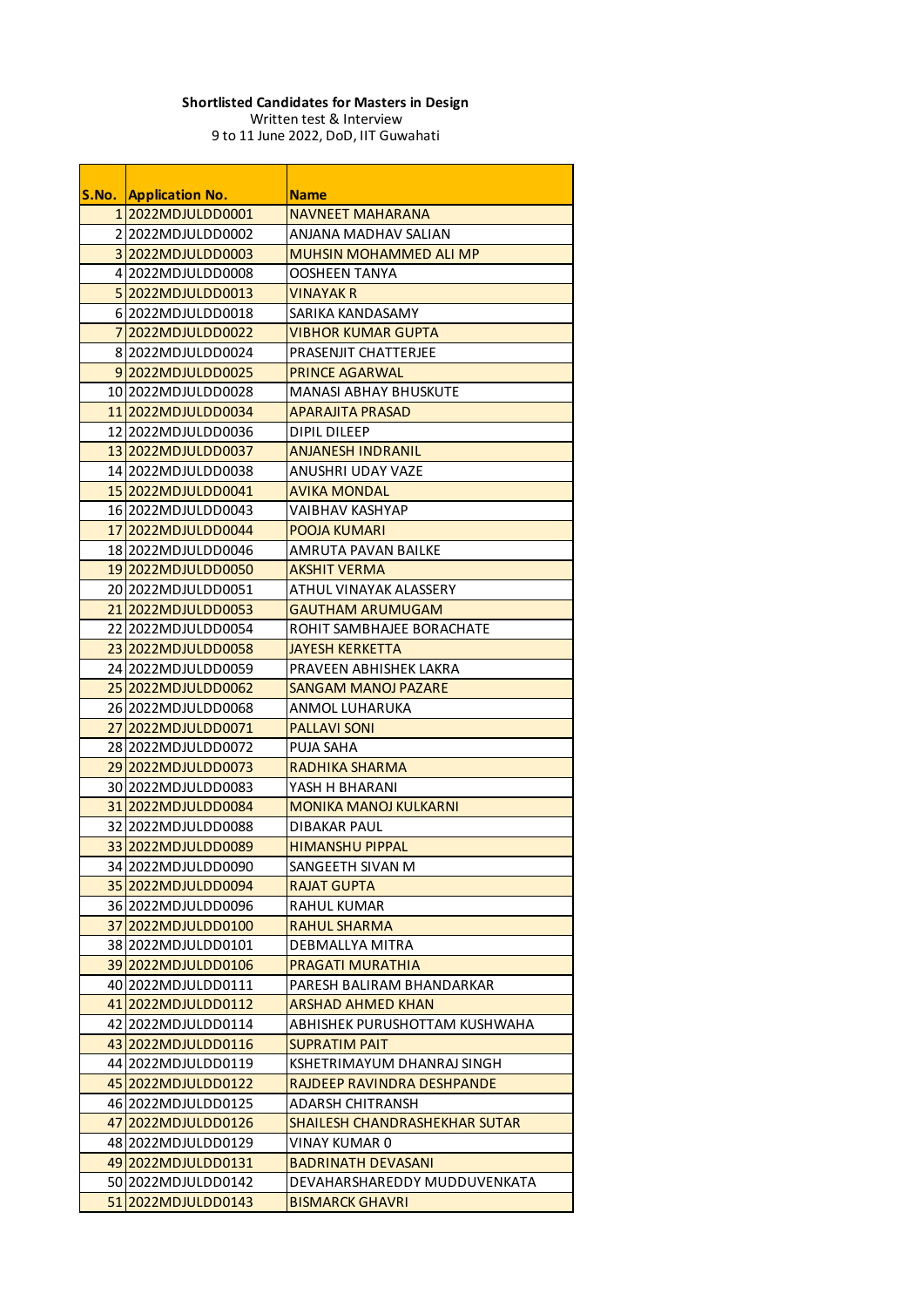| <b>S.No. Application No.</b> | <b>Name</b>                     |
|------------------------------|---------------------------------|
| 52 2022 MDJULDD0144          | <b>DINESH KUMAR</b>             |
| 53 2022 MDJULDD0145          | <b>ABHISHEK YADAV</b>           |
| 54 2022 MDJULDD0152          | ATHARVA SADASHIV DURAPHE        |
| 55 2022 MDJULDD0154          | <b>MAYURI DEKA</b>              |
| 56 2022MDJULDD0155           | SUKHADEV MOHANLAL KUMAVAT       |
| 57 2022 MDJULDD0156          | <b>ASHIK PURUSHOTHAM E</b>      |
| 58 2022 MDJULDD0159          | <b>JOBIN JOSE</b>               |
| 59 2022 MDJULDD0162          | <b>BISWAJIT DAS</b>             |
| 60 2022 MDJULDD0164          | <b>KUSHAGRA0</b>                |
| 61 2022 MDJULDD0167          | <b>BRINDA VARGHESE</b>          |
| 62 2022 MDJULDD0168          | <b>MANSI S KHEDEKAR</b>         |
| 63 2022 MDJULDD0173          | <b>LAKSHMIB</b>                 |
| 64 2022 MDJULDD0176          | <b>DILSHAD NAWAZ GAURI</b>      |
| 65 2022 MDJULDD0177          | SAMRIDDHI JITENDRA RANADIVE     |
| 66 2022MDJULDD0180           | <b>MANISH KUMAR BASU</b>        |
| 67 2022 MDJULDD0182          | <b>DEEP SHIKHA</b>              |
| 68 2022 MDJULDD0184          | <b>RAVI DHAKA</b>               |
| 69 2022 MDJULDD0187          | <b>VAIBHAV KUSHWAHA</b>         |
| 70 2022 MDJULDD 0205         | DIGANGGANA BHARDWAJ             |
| 71 2022 MDJULDD0208          | <b>PRAYAS SHANKAR MANDAPE</b>   |
| 72 2022 MDJULDD0209          | PRAKHAR SINGH                   |
| 73 2022 MDJULDD0211          | <b>JAGRITI SONI</b>             |
| 74 2022 MDJULDD 0214         | <b>AMAL ANTONY YESUDAS</b>      |
| 75 2022 MDJULDD 0223         | <b>DIVYA GOSWAMI</b>            |
| 76 2022MDJULDD0224           | <b>SOUVIK DAS</b>               |
| 77 2022 MDJULDD0226          | <b>SHIVANI VERMA</b>            |
| 78 2022 MDJULDD 0227         | ANWESHA 0                       |
| 79 2022 MDJULDD0228          | <b>LAKHAN BABANRAO CHACHANE</b> |
| 8012022MDJULDD0234           | ABHISHEK KATAKWAR               |
| 81 2022 MDJULDD0238          | <b>BN JEET ANURAG</b>           |
| 82 2022MDJULDD0240           | <b>VIVEK KUMAR</b>              |
| 83 2022 MDJULDD0241          | DHRUVIL SHAILESHKUMAR BHATIYA   |
| 84 2022 MDJULDD0242          | AJITH KUMAR                     |
| 85 2022 MDJULDD0247          | <b>RISHABH SIDDHARTH</b>        |
| 86 2022MDJULDD0255           | <b>JUNE SARDAR</b>              |
| 87 2022MDJULDD0256           | <b>ANKUR TYAGI</b>              |
| 88 2022 MDJULDD0257          | NIKITA SATISH PANDE             |
| 89 2022MDJULDD0263           | <b>RITIK VERMA</b>              |
| 90 2022MDJULDD0272           | AKANKSHA DIXIT                  |
| 91 2022 MDJULDD0274          | <b>SPARSH GUPTA</b>             |
| 92 2022MDJULDD0282           | <b>NANDU LAL P</b>              |
| 93 2022 MDJULDD0283          | <b>PARTH CHITARA</b>            |
| 94 2022 MDJULDD0287          | <b>HARNONGEH TIMUNG</b>         |
| 95 2022 MDJULDD0288          | <b>SYED HAMDAN HUSSAIN</b>      |
| 96 2022MDJULDD0289           | VIKASH KUMAR VIMAL              |
| 97 2022 MDJULDD0297          | <b>PRACHI JAYANT</b>            |
| 98 2022 MDJULDD0298          | <b>AKSHAYA V</b>                |
| 99 2022 MDJULDD0299          | <b>ASHUTOSH SAINI</b>           |
| 100 2022 MDJULDD0301         | <b>GOPI KISHAN BARO</b>         |
| 101 2022MDJULDD0304          | <b>RANI PANIT</b>               |
| 102 2022 MDJULDD0307         | VASA PADMANABHAM                |
| 103 2022 MDJULDD0308         | VAISHNAVI NITIN PATIL           |
| 104 2022 MDJULDD0309         | <b>UTTAM SUMAN</b>              |
| 105 2022MDJULDD0312          | TARUN PAHADIYA                  |
| 106 2022 MDJULDD0313         | <b>SUMEET SHRIDHAR BIRJE</b>    |
| 107 2022 MDJULDD0324         | <b>AKASHNATH M</b>              |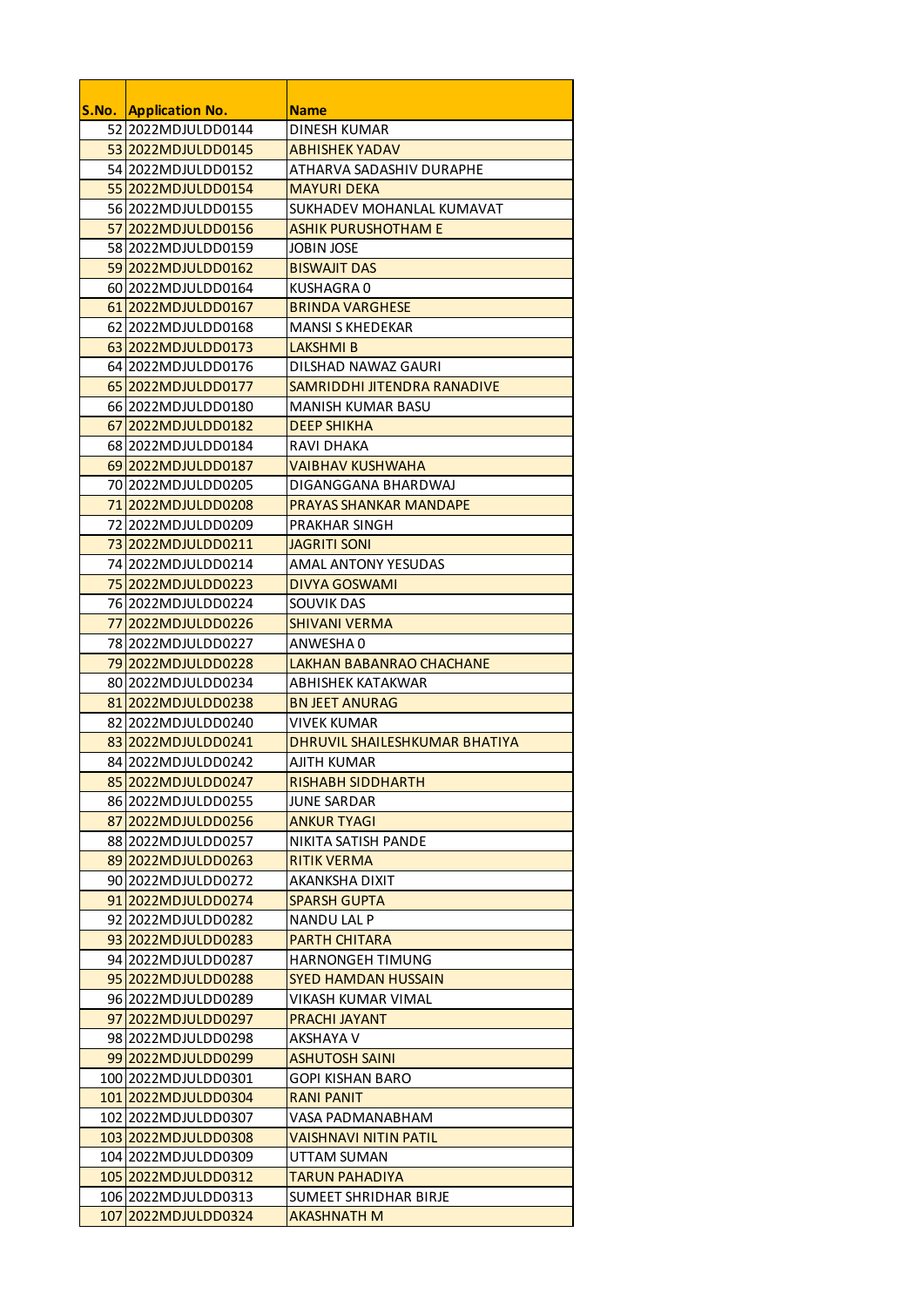| <b>S.No. Application No.</b>                 | <b>Name</b>                                    |
|----------------------------------------------|------------------------------------------------|
| 108 2022 MDJULDD0330                         | <b>SHUBHAM PRAVIN PANDIT</b>                   |
| 109 2022 MDJULDD0331                         | <b>GAYATRI MECH</b>                            |
| 110 2022 MDJULDD0334                         | <b>ARYA MOHAN</b>                              |
| 111 2022 MDJULDD0342                         | <b>AMAN KUMAR JAIN</b>                         |
| 112 2022 MDJULDD0344                         | <b>AMIT KUMAR MAHATO</b>                       |
| 113 2022 MDJULDD0348                         | <b>ROSHAN KUMAR SINHA</b>                      |
| 114 2022 MDJULDD0349                         | <b>SAURAV BASUMOTARI</b>                       |
| 115 2022 MDJULDD0350                         | <b>PABBOJU VAISHNAVI</b>                       |
| 116 2022 MDJULDD0353                         | <b>ANISHA VERMA</b>                            |
| 117 2022 MDJULDD0360                         | <b>SRIJITA DAS</b>                             |
| 118 2022 MDJULDD0364                         | <b>SAMBHAV JAIN</b>                            |
| 119 2022 MDJULDD0365                         | PRATHAMESH SATYAVAN SAWANT                     |
| 120 2022 MDJULDD0366                         | <b>ANMOL KASHYAP</b>                           |
| 121 2022 MDJULDD0370                         | <b>JOY ZENHINSANG</b>                          |
| 122 2022 MDJULDD0375                         | SHREYASHA AISHWARYA                            |
| 123 2022 MDJULDD0385                         | <b>ANIL KUMAR SINGH</b>                        |
| 124 2022 MDJULDD0387                         | <b>MADHUJYA DUTTA</b>                          |
| 125 2022 MDJULDD0388                         | <b>ANUSKA SAHU</b>                             |
| 126 2022 MDJULDD0398                         | <b>SHIVANGIO</b>                               |
| 127 2022 MDJULDD0400                         | <b>MAHI HALDER</b>                             |
| 128 2022 MDJULDD0403                         | <b>ARUNABH CHAUDHURY</b>                       |
| 129 2022 MDJULDD0405                         | <b>RAJDEEP SUTRADHAR</b>                       |
| 130 2022 MDJULDD0410                         | <b>ARUNDASK</b>                                |
| 131 2022 MDJULDD0412                         | <b>RAJALAKSHMI N R</b>                         |
| 132 2022 MDJULDD0420                         | <b>BANASMITA DAS</b>                           |
| 133 2022 MDJULDD0425                         | <b>NILLOHIT MAITY</b>                          |
| 134 2022 MDJULDD0427                         | SAURABH RAHUL SARDAR                           |
| 135 2022 MDJULDD0428                         | <b>MANISH GAUD</b>                             |
| 136 2022 MDJULDD0429                         | RAHUL SUDHAKAR NIKAM                           |
| 137 2022 MDJULDD0430                         | <b>SHUBHAM HIRKNEY</b>                         |
| 138 2022 MDJULDD0434                         | UTKARSH VERMA                                  |
| 139 2022 MDJULDD0437                         | <b>GYANISH LAHON</b>                           |
| 140 2022 MDJULDD0439                         | NIHARIKA SHRIVASTAVA                           |
| 141 2022 MDJULDD0440                         | <b>TANUSHREE ARYA</b>                          |
| 142 2022 MDJULDD0441                         | VARTIKA AGARWAL                                |
| 143 2022 MDJULDD0442                         | <b>HARDIKO</b>                                 |
| 144 2022 MDJULDD0443                         | SARANYA ANANDHAKRISHNAN                        |
| 145 2022 MDJULDD0445                         | <b>HARSHAL SANJAY SONAR</b>                    |
| 146 2022 MDJULDD0449                         | <b>SHUBHAM CHAUHAN</b>                         |
| 147 2022 MDJULD D0451                        | <b>VEDANG UDAY KULKARNI</b>                    |
| 148 2022 MDJULDD0452                         | <b>HUNNY BIDLAN</b>                            |
| 149 2022 MDJULD D0455                        | <b>DEEPANSHU BABBAR</b>                        |
| 150 2022 MDJULDD0460<br>151 2022 MDJULDD0461 | <b>SHUBHENDU SARKAR</b><br><b>ANKIT SAROHA</b> |
| 152 2022 MDJULDD0462                         | <b>MAYUR DADA GHARAT</b>                       |
| 153 2022 MDJULDD0467                         | <b>ADITYA PADMAKAR MAHAMUNI</b>                |
| 154 2022 MDJULDD0468                         | RAKHIJSO                                       |
| 155 2022 MDJULDD0471                         | <b>HARISH HEMANTH D</b>                        |
| 156 2022 MDJULDD0472                         | A MEGHANA 0                                    |
| 157 2022 MDJULDD0473                         | <b>ANMOL CHAUDHARY</b>                         |
| 158 2022 MDJULDD0478                         | <b>SUBHAM DUDHORIA JAIN</b>                    |
| 159 2022 MDJULDD0483                         | <b>NINAD SURESH DHENGRE</b>                    |
| 160 2022 MDJULDD0491                         | <b>ABHIRAM MOHAN M</b>                         |
| 161 2022MDJULDD0495                          | <b>WASIM SALIH THARI</b>                       |
| 162 2022 MDJULDD0500                         | PRATIK SANGEETHA                               |
| 163 2022 MDJULDD0501                         | <b>MUSKAN BAGARIA</b>                          |